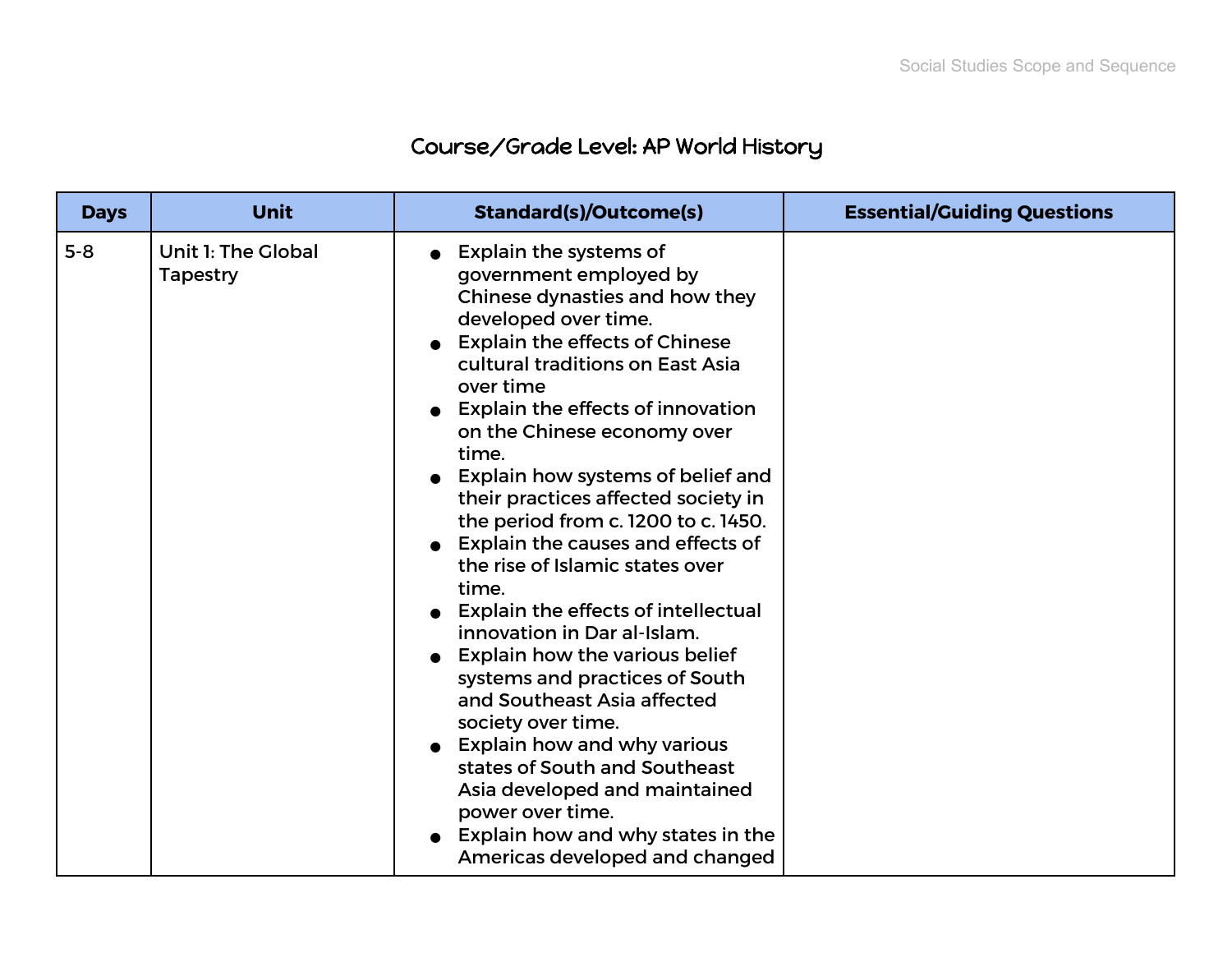|       |                                        | over time.<br><b>Explain how and why states in</b><br>Africa developed and changed<br>over time.<br><b>Explain how the beliefs and</b><br>$\bullet$<br>practices of the predominant<br>religions in Europe affected<br>European society.<br>• Explain the causes and<br>consequences of political<br>decentralization in Europe from c.<br>1200 to c. 1450.<br>• Explain the effects of agriculture<br>on social organization in Europe<br>from c. 1200 to c. 1450.<br>• Explain the similarities and<br>differences in the processes of<br>state formation from c. 1200 to c.<br>1450. |  |
|-------|----------------------------------------|-----------------------------------------------------------------------------------------------------------------------------------------------------------------------------------------------------------------------------------------------------------------------------------------------------------------------------------------------------------------------------------------------------------------------------------------------------------------------------------------------------------------------------------------------------------------------------------------|--|
| $5-8$ | Unit 2: Networks of<br><b>Exchange</b> | • Explain the causes and effects of<br>growth of networks of exchange<br>after 1200.<br><b>Explain the process of state</b><br>building and decline in Eurasia<br>over time.<br>• Explain how the expansion of<br>empires influenced trade and<br>communication over time.<br>• Explain the significance of the<br>Mongol Empire in larger patterns<br>of continuity and change.<br>Explain the causes of the growth<br>of networks of exchange after<br>1200.                                                                                                                          |  |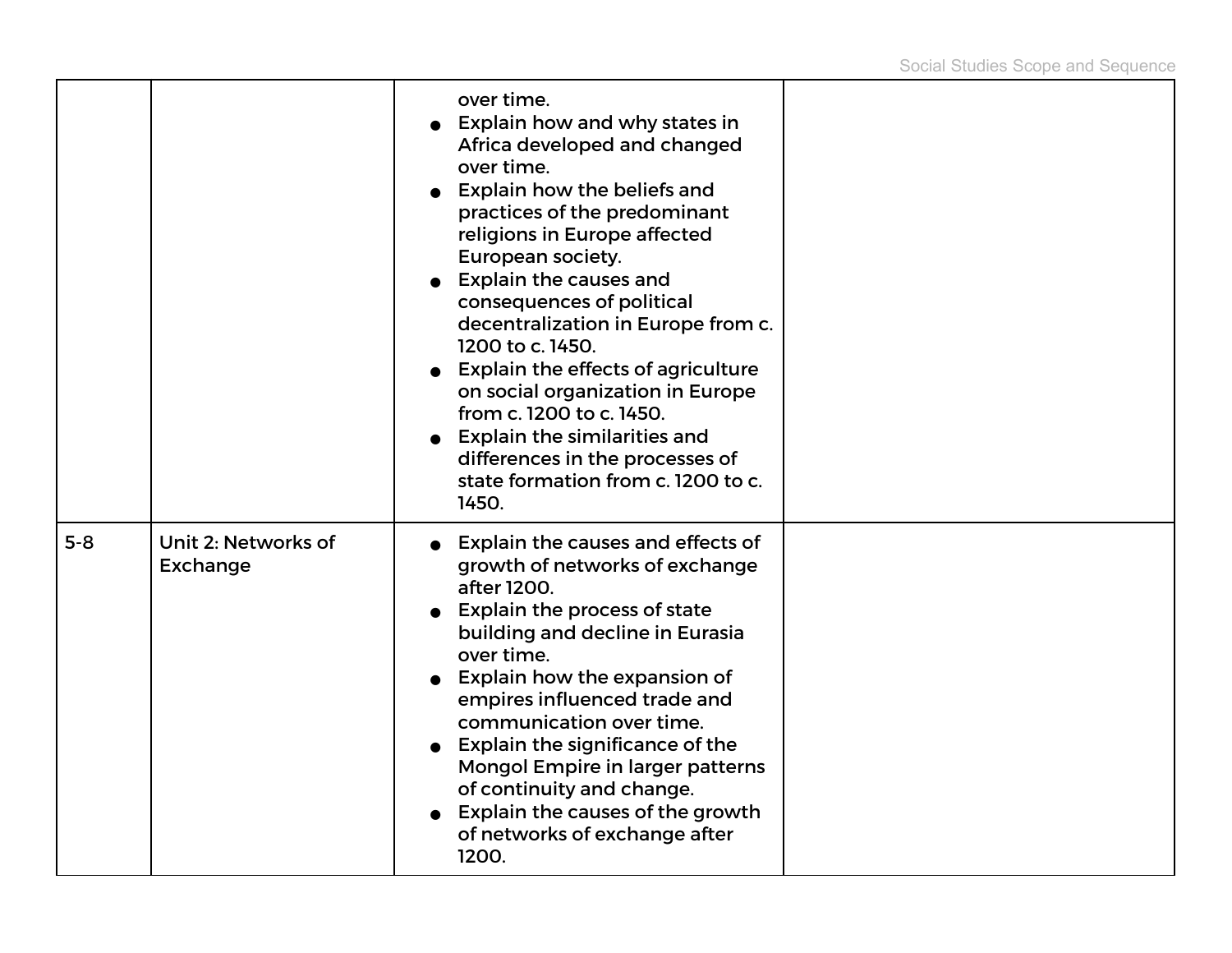|       |                                      | <b>Explain the effects of the growth</b><br>of networks of exchange after<br>1200.<br>Explain the role of environmental<br>factors in the development of<br>networks of exchange in the<br>period from c. 1200 to c. 1450.<br>Explain the causes and effects of<br>the growth of trans-Saharan<br>trade.<br>Explain how the expansion of<br>empires influenced trade and<br>communication over time.<br><b>Explain the intellectual and</b><br>cultural effects of the various<br>networks of exchange in Afro-<br>Eurasia from c. 1200 to c. 1450.<br><b>Explain the environmental effects</b><br>of the various networks of<br>exchange in Afro-Eurasia from c.<br>1200 to c. 1450.<br>Explain the similarities and<br>differences among the various<br>networks of exchange in the<br>period from c. 1200 to c. 1450. |  |
|-------|--------------------------------------|--------------------------------------------------------------------------------------------------------------------------------------------------------------------------------------------------------------------------------------------------------------------------------------------------------------------------------------------------------------------------------------------------------------------------------------------------------------------------------------------------------------------------------------------------------------------------------------------------------------------------------------------------------------------------------------------------------------------------------------------------------------------------------------------------------------------------|--|
| $5-8$ | Unit 3: Land-Based<br><b>Empires</b> | Explain how and why various<br>land-based empires developed<br>and expanded from 1450 to 1750.<br>Explain how rulers used a variety<br>of methods to legitimize and<br>consolidate their power in land-<br>based empires from 1450 to 1750.<br><b>Explain continuity and change</b><br>within the various belief systems                                                                                                                                                                                                                                                                                                                                                                                                                                                                                                 |  |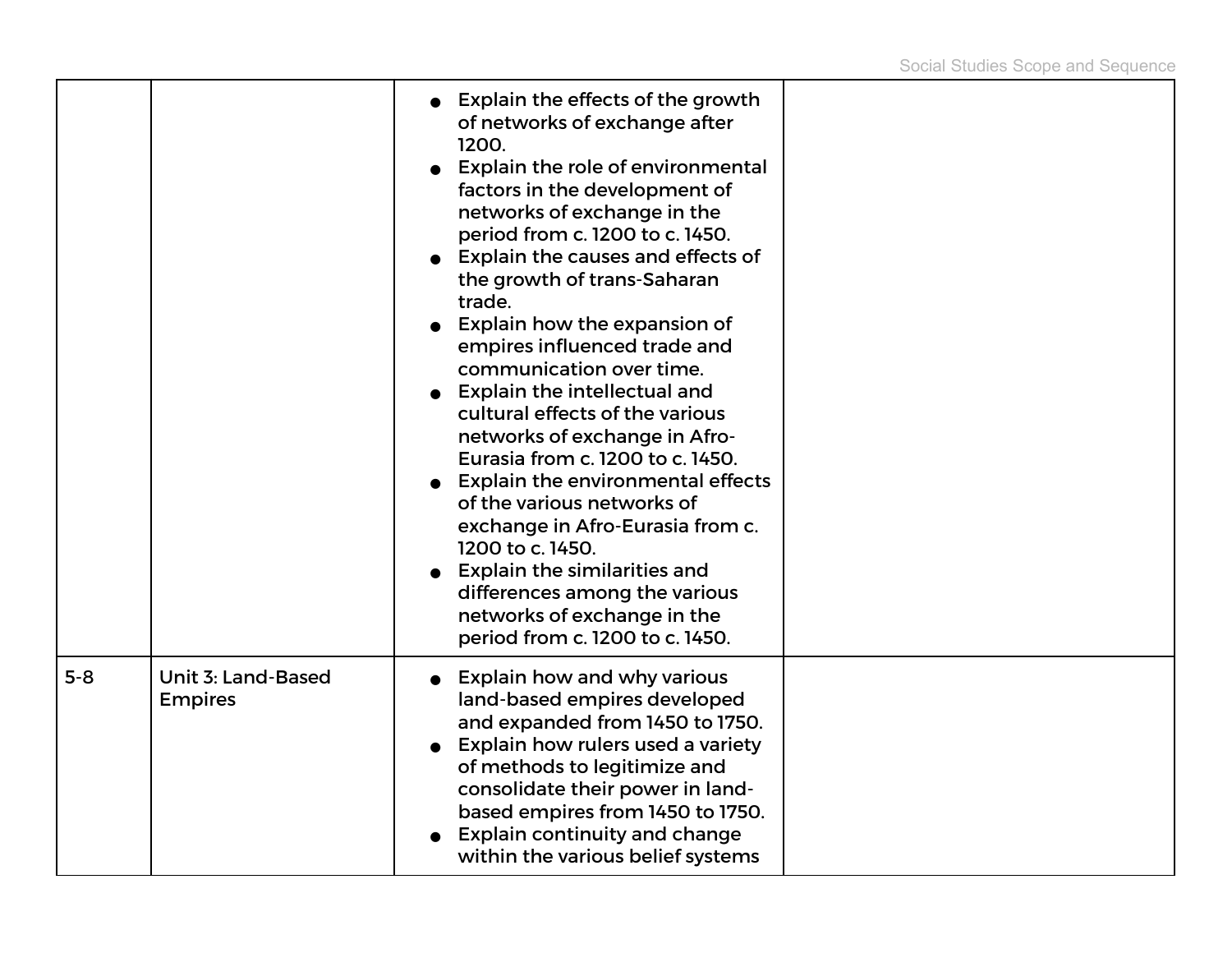|         |                                                        | during the period from 1450 to<br>1750.<br>Compare the methods by which<br>various empires increased their<br>influence from 1450 to 1750.                                                                                                                                                                                                                                                                                                                                                                                                                                                                                                                                                                                                                                                                                                                                                                                                                                   |  |
|---------|--------------------------------------------------------|------------------------------------------------------------------------------------------------------------------------------------------------------------------------------------------------------------------------------------------------------------------------------------------------------------------------------------------------------------------------------------------------------------------------------------------------------------------------------------------------------------------------------------------------------------------------------------------------------------------------------------------------------------------------------------------------------------------------------------------------------------------------------------------------------------------------------------------------------------------------------------------------------------------------------------------------------------------------------|--|
| $10-12$ | <b>Unit 4: Transoceanic</b><br><b>Interconnections</b> | <b>Explain how cross-cultural</b><br>interactions resulted in the<br>diffusion of technology and<br>facilitated changes in patterns of<br>trade and travel from 1450 to<br>1750.<br>Describe the role of states in the<br>expansion of maritime<br>exploration from 1450 to 1750.<br>Explain the economic causes and<br>effects of maritime exploration by<br>the various European states.<br>Explain the causes of the<br><b>Columbian Exchange and its</b><br>effects on the Eastern and<br><b>Western Hemispheres.</b><br>Explain the process of state<br>building and expansion among<br>various empires and states in the<br>period from 1450 to 1750.<br><b>Explain the continuities and</b><br>changes in economic systems and<br>labor systems from 1450 to 1750.<br><b>Explain changes and continuities</b><br>in systems of slavery in the period<br>from 1450 to 1750.<br>Explain how rulers employed<br>economic strategies to<br>consolidate and maintain power |  |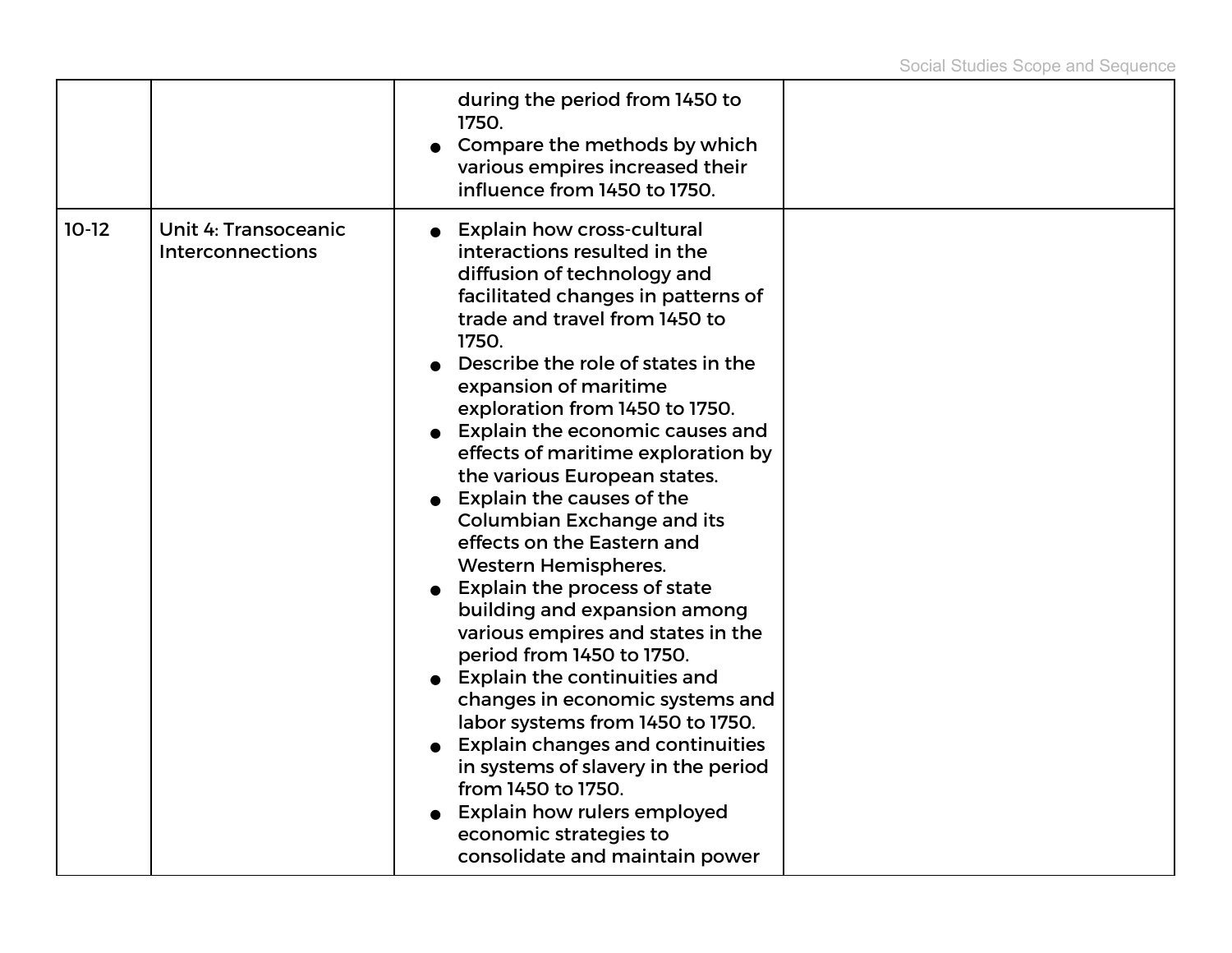|         |                            | throughout the period from 1450<br>to 1750.<br><b>Explain the continuities and</b><br>changes in networks of exchange<br>from 1450 to 1750.<br>Explain how political, economic,<br>and cultural factors affected<br>society from 1450 to 1750.<br><b>Explain the similarities and</b><br>differences in how various belief<br>systems affected societies from<br>1450 to 1750.<br>Explain the effects of the<br>development of state power from<br>1450 to 1750.<br><b>Explain how social categories,</b><br>roles, and practices have been<br>maintained or have changed over<br>time.<br><b>Explain how economic</b><br>developments from 1450 to 1750<br>affected social structures over<br>time. |  |
|---------|----------------------------|------------------------------------------------------------------------------------------------------------------------------------------------------------------------------------------------------------------------------------------------------------------------------------------------------------------------------------------------------------------------------------------------------------------------------------------------------------------------------------------------------------------------------------------------------------------------------------------------------------------------------------------------------------------------------------------------------|--|
| $10-12$ | <b>Unit 5: Revolutions</b> | <b>Explain the intellectual and</b><br>ideological context in which<br>revolutions swept the Atlantic<br>world from 1750 to 1900.<br><b>Explain how the Enlightenment</b><br>affected societies over time.<br>Explain causes and effects of the<br>various revolutions in the period<br>from 1750 to 1900.<br><b>Explain how environmental</b><br>factors contributed to                                                                                                                                                                                                                                                                                                                             |  |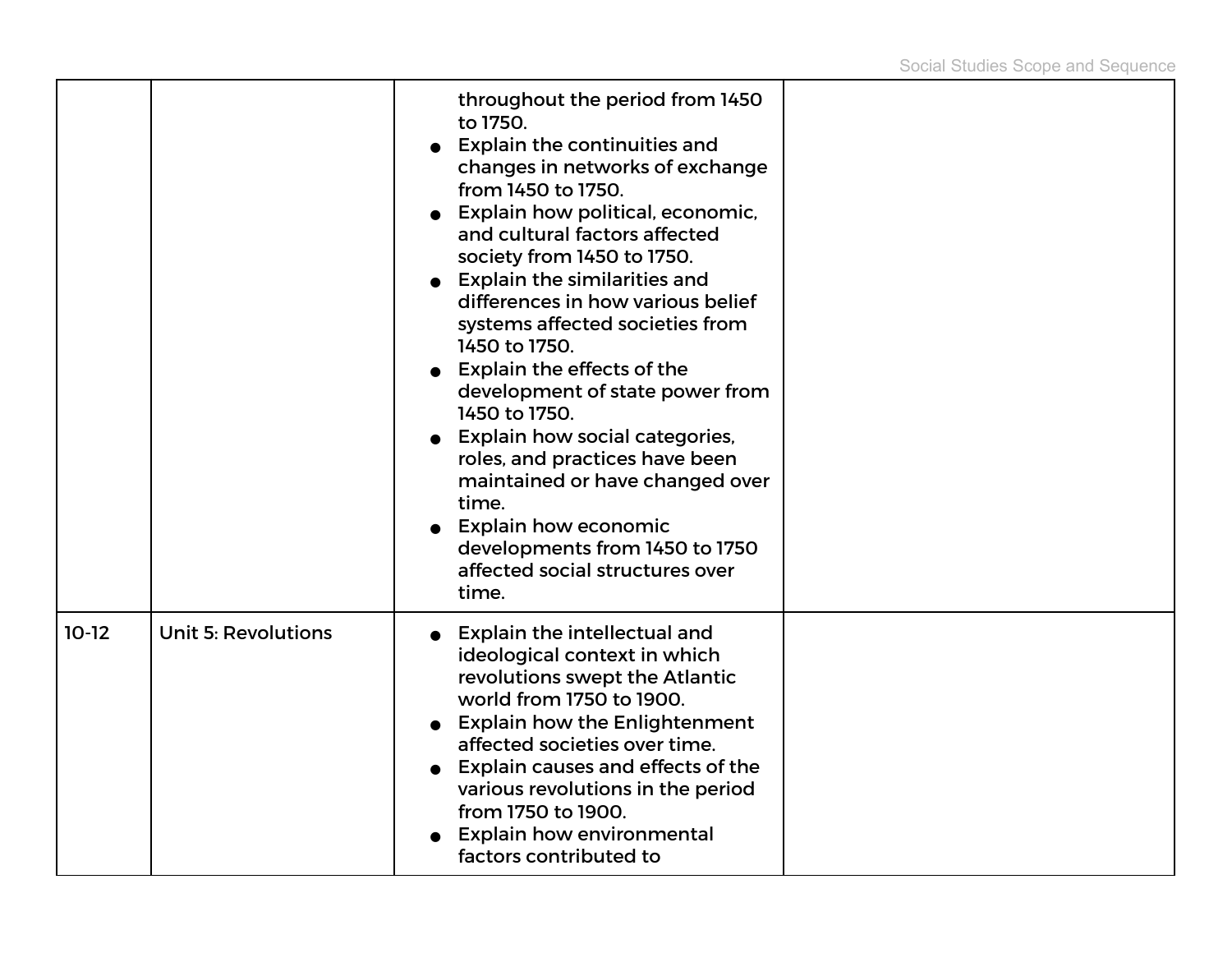|         |                                              | industrialization from 1750 to<br>1900.<br>Explain how different modes and<br>locations of production have<br>developed and changed over<br>time.<br>Explain how technology shaped<br>economic production over time.<br>Explain the causes and effects of<br>economic strategies of different<br>states and empires.<br>Explain the development of<br>economic systems, ideologies,<br>and institutions and how they<br>contributed to change in the<br>period from 1750 to 1900.<br>Explain the causes and effects of<br>calls for changes in industrial<br>societies from 1750 to 1900.<br><b>Explain how industrialization</b><br>caused change in existing social<br>hierarchies and standards of<br>living.<br>Explain the extent to which<br>industrialization brought change<br>from 1750 to 1900. |  |
|---------|----------------------------------------------|-----------------------------------------------------------------------------------------------------------------------------------------------------------------------------------------------------------------------------------------------------------------------------------------------------------------------------------------------------------------------------------------------------------------------------------------------------------------------------------------------------------------------------------------------------------------------------------------------------------------------------------------------------------------------------------------------------------------------------------------------------------------------------------------------------------|--|
| $5 - 8$ | Unit 6: Consequences of<br>Industrialization | <b>Explain how ideologies</b><br>contributed to the development<br>of imperialism from 1750 to 1900.<br>Compare processes by which<br>state power shifted in various<br>parts of the world from 1750 to<br>1900.<br>Explain how and why internal and                                                                                                                                                                                                                                                                                                                                                                                                                                                                                                                                                      |  |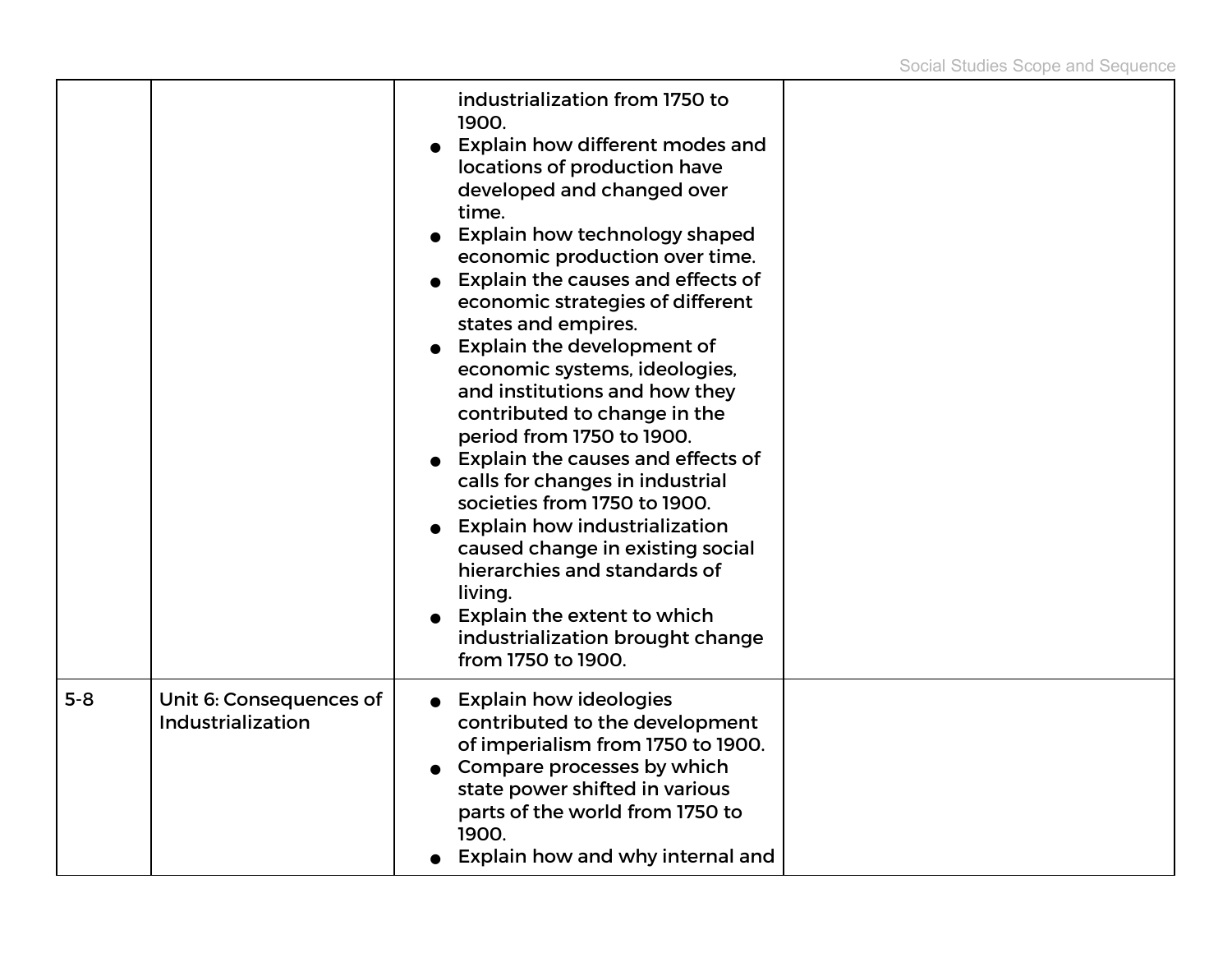|       |                                | external factors have influenced<br>the process of state building from<br>1750 to 1900.<br><b>Explain how various</b><br>environmental factors<br>contributed to the development<br>of the global economy from 1750<br>to 1900.<br><b>Explain how various economic</b><br>factors contributed to the<br>development of the global<br>economy from 1750 to 1900.<br><b>Explain how various</b><br>environmental factors<br>contributed to the development<br>of varied patterns of migration<br>from 1750 to 1900.<br><b>Explain how various economic</b><br>factors contributed to the<br>development of varied patterns of<br>migration from 1750 to 1900.<br>Explain how and why new<br>patterns of migration affected<br>society from 1750 to 1900.<br>Explain the relative significance of<br>the effects of imperialism from<br>1750 to 1900. |  |
|-------|--------------------------------|----------------------------------------------------------------------------------------------------------------------------------------------------------------------------------------------------------------------------------------------------------------------------------------------------------------------------------------------------------------------------------------------------------------------------------------------------------------------------------------------------------------------------------------------------------------------------------------------------------------------------------------------------------------------------------------------------------------------------------------------------------------------------------------------------------------------------------------------------|--|
| $5-8$ | <b>Unit 7: Global Conflict</b> | <b>Explain how internal and external</b><br>factors contributed to change in<br>various states after 1900.<br><b>Explain the causes and</b><br>consequences of World War I.<br>Explain how governments used a<br>variety of methods to conduct                                                                                                                                                                                                                                                                                                                                                                                                                                                                                                                                                                                                     |  |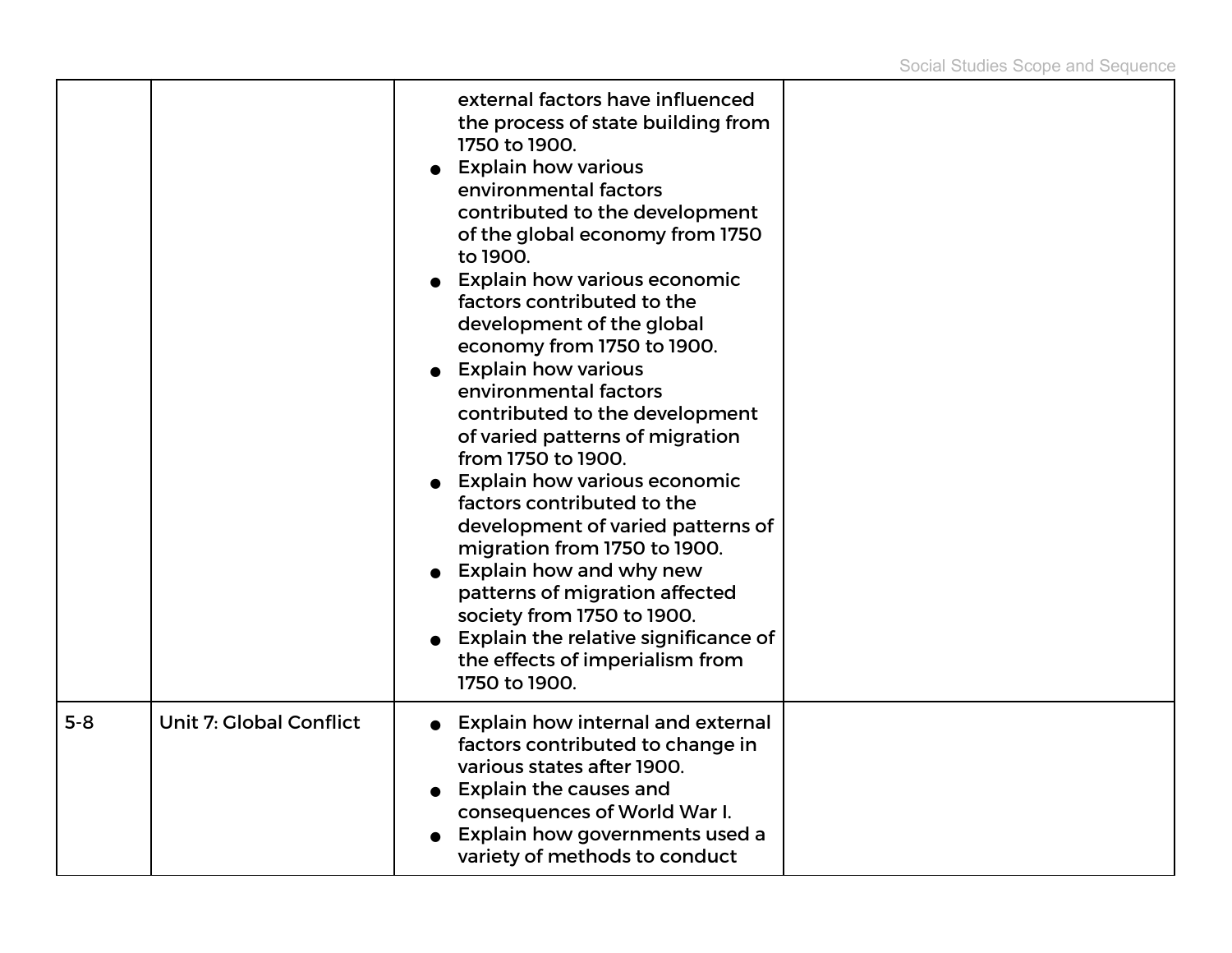|       |                                        | war.<br>• Explain how different<br>governments responded to<br>economic crisis after 1900.<br><b>Explain the continuities and</b><br>changes in territorial holdings<br>from 1900 to the present.<br><b>Explain the causes and</b><br>consequences of World War II.<br><b>Explain similarities and</b><br>differences in how governments<br>used a variety of methods to<br>conduct war.<br><b>Explain the various causes and</b><br>consequences of mass atrocities<br>in the period from 1900 to the<br>present.<br>Explain the relative significance of<br>the causes of global conflict in the<br>period 1900 to the present. |  |
|-------|----------------------------------------|-----------------------------------------------------------------------------------------------------------------------------------------------------------------------------------------------------------------------------------------------------------------------------------------------------------------------------------------------------------------------------------------------------------------------------------------------------------------------------------------------------------------------------------------------------------------------------------------------------------------------------------|--|
| $5-8$ | Unit 8: Cold War and<br>Decolonization | • Explain the historical context of<br>the Cold War after 1945.<br>Explain the causes and effects of<br>the ideological struggle of the<br>Cold War.<br>Compare the ways in which the<br>United States and the Soviet<br>Union sought to maintain<br>influence over the course of the<br>Cold War.<br><b>Explain the causes and</b><br>consequences of China's adoption<br>of communism.<br>Explain the causes and effects of                                                                                                                                                                                                     |  |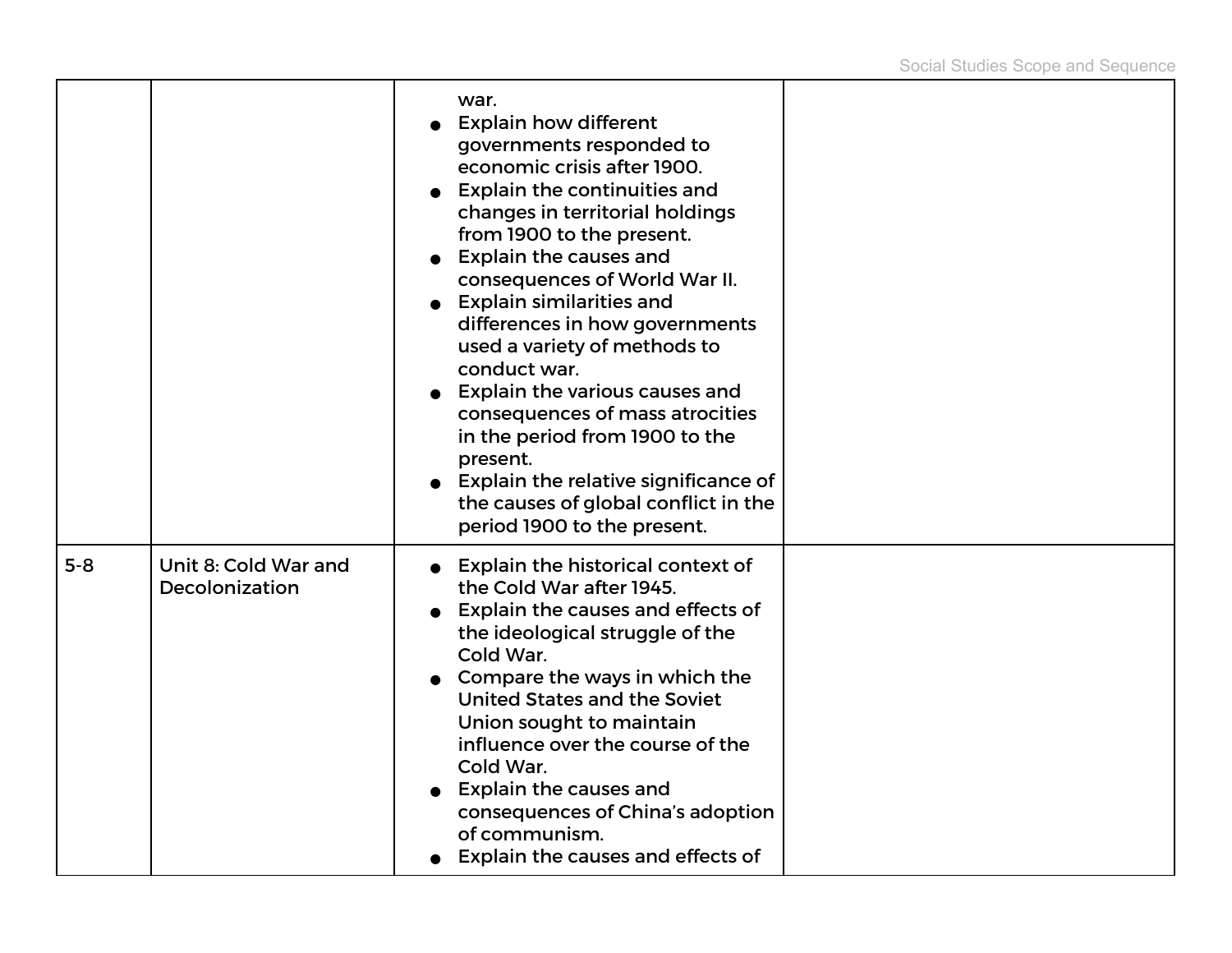|         |                              | movements to redistribute<br>economic resources.<br>Compare the processes by which<br>various peoples pursued<br>independence after 1900.<br>Explain how political changes in<br>the period from c. 1900 to the<br>present led to territorial,<br>demographic, and nationalist<br>developments.<br><b>Explain the economic changes</b><br>and continuities resulting from<br>the process of decolonization.<br><b>Explain various reactions to</b><br>existing power structures in the<br>period after 1900.<br>• Explain the causes of the end of<br>the Cold War.<br>Explain the extent to which the<br>effects of the Cold War were<br>similar in the Eastern and<br><b>Western Hemispheres.</b> |  |
|---------|------------------------------|-----------------------------------------------------------------------------------------------------------------------------------------------------------------------------------------------------------------------------------------------------------------------------------------------------------------------------------------------------------------------------------------------------------------------------------------------------------------------------------------------------------------------------------------------------------------------------------------------------------------------------------------------------------------------------------------------------|--|
| $5 - 8$ | <b>Unit 9: Globalization</b> | • Explain how the development of<br>new technologies changed the<br>world from 1900 to present.<br><b>Explain how environmental</b><br>factors affected human<br>populations over time.<br>Explain the causes and effects of<br>environmental changes in the<br>period from 1900 to present.<br><b>Explain the continuities and</b><br>changes in the global economy<br>from 1900 to present.                                                                                                                                                                                                                                                                                                       |  |